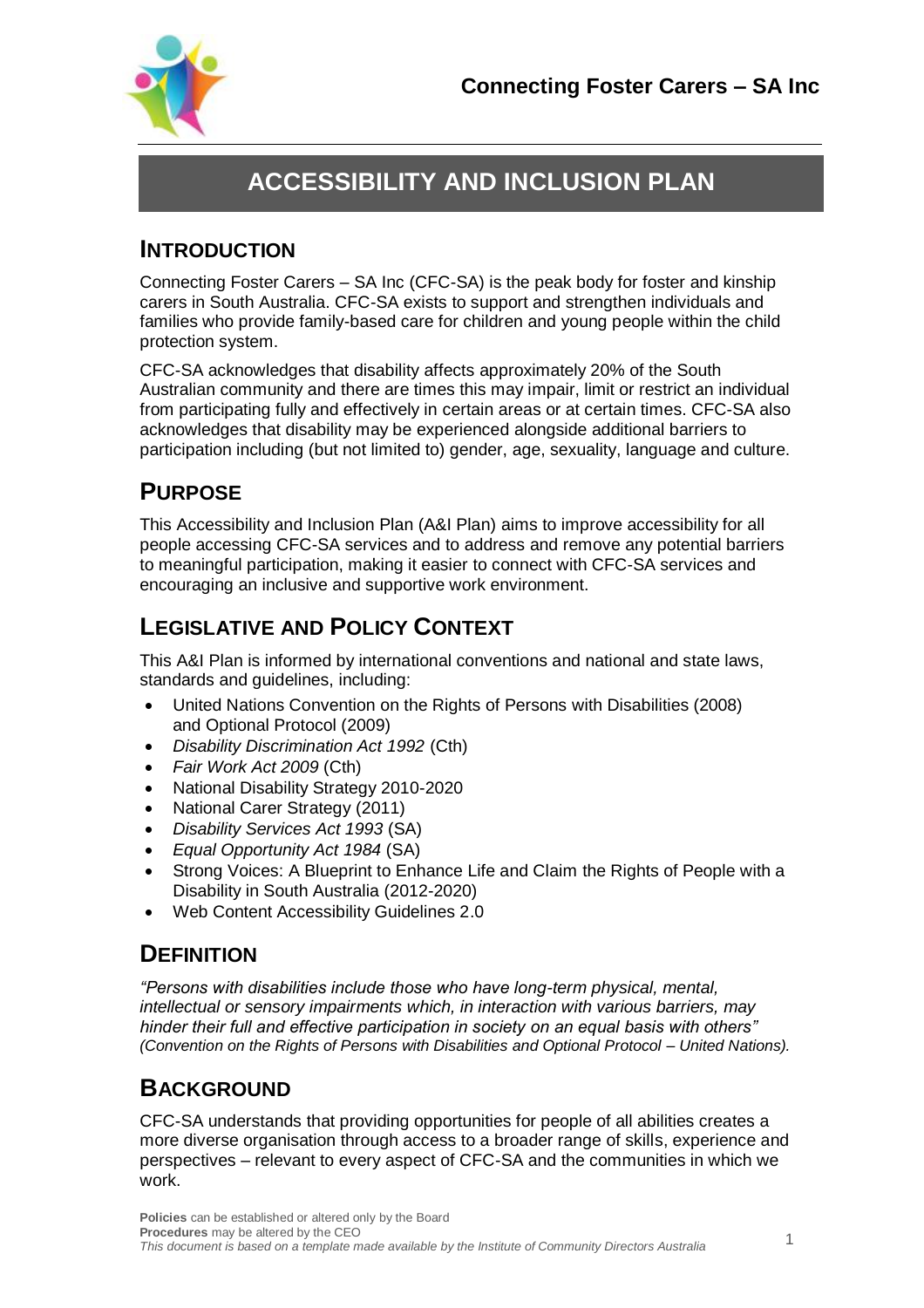

## **PLAN**

The CFC-SA A&I Plan is based on four key outcomes, with actions to guide the development of work undertaken in each area.

#### **Outcome 1: Continue making CFC-SA services accessible for all**

| <b>Action</b>                                                                                                                                                                                                   | <b>Timeline</b> |
|-----------------------------------------------------------------------------------------------------------------------------------------------------------------------------------------------------------------|-----------------|
| Promote principles of access and equal rights for all                                                                                                                                                           | Ongoing         |
| Identify and remove or reduce any access restrictions or challenges to<br>participation                                                                                                                         | Ongoing         |
| Recognise that services are delivered across various locations and ensure that<br>all people engaging with CFC-SA have access to equivalent levels of support<br>and information resources across all locations | Ongoing         |

#### **Outcome 2: Build an inclusive culture through the appreciation of diversity and enable all people to realise their potential**

| <b>Action</b>                                                          | <b>Timeline</b> |
|------------------------------------------------------------------------|-----------------|
| Value the abilities and capabilities that all people bring to CFC-SA   | Ongoing         |
| Focus on what people can do, rather than what they cannot do           | Ongoing         |
| Communications promote understanding and awareness of disability       | Ongoing         |
| Key information is communicated in alternative formats where requested | Ongoing         |

#### **Outcome 3: Increase disability awareness across all services**

| <b>Action</b>                                                                                                                                                                                         | <b>Timeline</b> |
|-------------------------------------------------------------------------------------------------------------------------------------------------------------------------------------------------------|-----------------|
| All staff and volunteers will be made aware of this A&I Plan and their rights and<br>responsibilities in relation to the A&I Plan                                                                     | 2017            |
| Provide information and guidance to staff and volunteers to manage and<br>support any identified challenges or limitations                                                                            | Ongoing         |
| Consult with any persons disclosing a disability as to what physical, support<br>based and virtual improvements may be required to improve participation                                              | Ongoing         |
| Improve knowledge of services and supports available in the community                                                                                                                                 | Ongoing         |
| Provide advocacy information, support and referrals for people experiencing<br>disadvantage which may be due to a disability to ensure their voice is heard<br>and their rights are upheld, e.g. via: | Ongoing         |
| Disability Advocacy and Complaints Service SA; and/or<br>Australian Human Rights Commission                                                                                                           |                 |